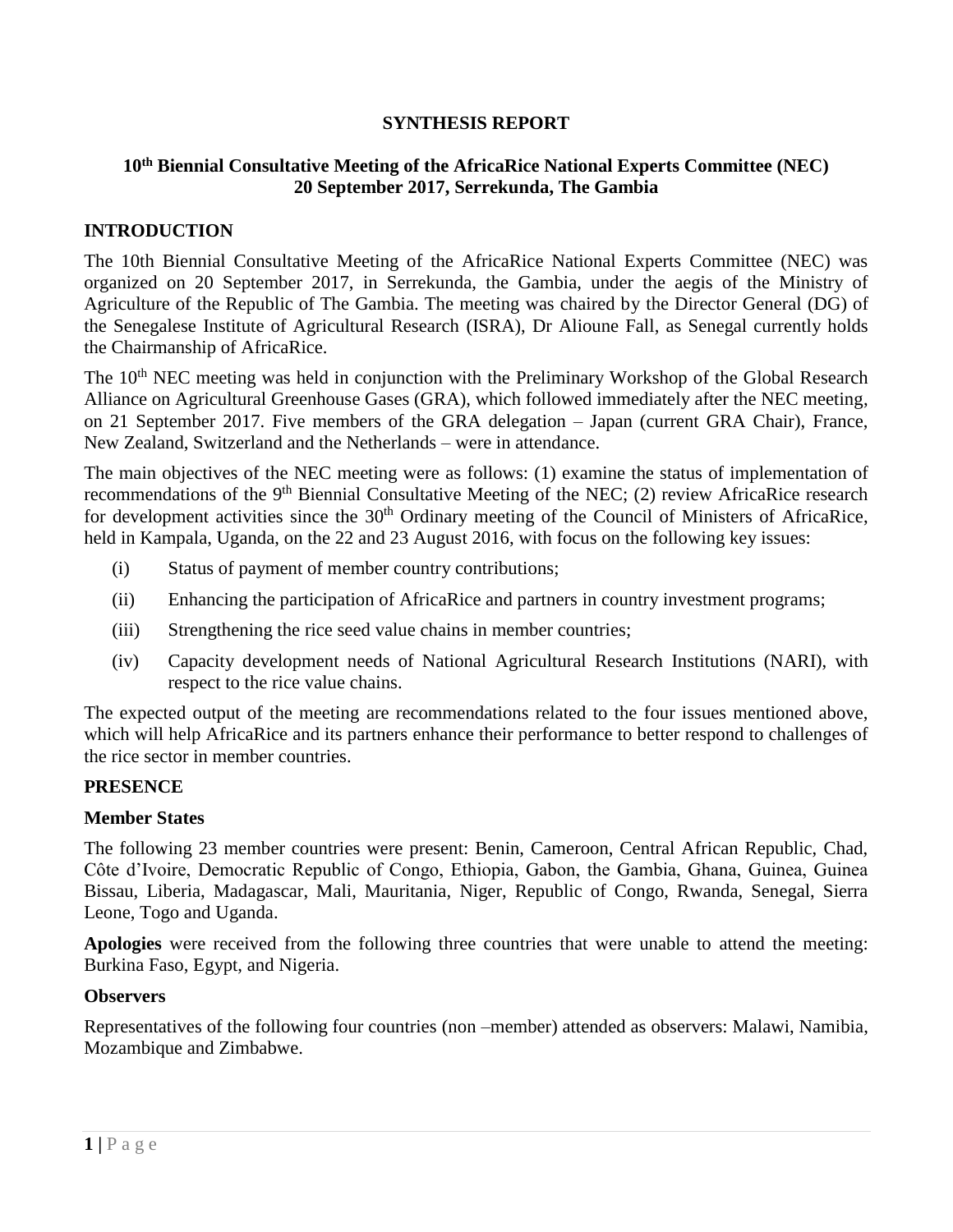Representatives of donor agencies, research and development partners, farmers' organization and the private sector were also in attendance, and these include: FAO, AfDB, IFAD, CORAF/WECARD, CIRAD, INRA, Global Research Alliance (GRA), GAN-LOGIS Enterprise, and ROPPA.

# **PROCEEDINGS**

# **Opening ceremony**

The Opening Ceremony was attended by four Ministers of the Republic of The Gambia: Hon. Omar Amadou Jallow, Minister of Agriculture (Titular Ministry of AfricaRice in the Gambia); Hon. Amadou Sanneh, Minister of Finance and Economic Affairs; Hon. Lamin B. Dibba, Minister of Environment, Climate Change and Natural Resources, and Hon. James Gomez, Minister of Fisheries and Water Resources.

The Chair of NEC, Dr Alioune Fall, in welcoming participants to the meeting, highlighted the growing importance of the rice sector in all AfricaRice member countries, and, therefore, the increasing relevance of AfricaRice as an institution mandated by its member states to boost the rice sector. He described the role of NEC, which is the technical arm of the Council of Ministers of AfricaRice, as one of ensuring that the strategic vision of AfricaRice, adopted by the COM, is appropriately implemented. On behalf of the NEC, he thanked the DG of the NARI of The Gambia, Dr Ansumana Jarju, for kindly accepting to take part in the organization of the NEC meeting in The Gambia.

The DG of AfricaRice, Dr Harold Roy-Macauley, also extended a warm welcome to all the participants, and thanked the government of The Gambia, particularly the Honorable Minister of Agriculture, for agreeing to host the  $10<sup>th</sup>$  NEC meeting.

The 10<sup>th</sup> NEC meeting was officially opened by the Hon. Minister of Agriculture of the Republic of The Gambia. In his opening address, the Honorable Minister highlighted the important role that AfricaRice has played in supporting The Gambia, especially in the introduction in The Gambia of improved rice technologies and capacity development of rice value chain actors. He advocated for continued support to and the demonstration of strong ownership of AfricaRice, which he reminded participants, is an important and common tool of member countries. He concluded by a strong endorsement of the application of Mozambique to join AfricaRice and advised the NEC to support the application.

# **Adoption of the Agenda**

The Agenda was adopted with modifications, which included suppression of two agenda items that were integrated into other agenda items and adjustment of timelines.

# **Rapporteurs**

The DGs of Chad and Sierra Leone, Drs Koye and Kargbo, were selected as French and English rapporteurs, respectively. They were supported by AfricaRice Staff members, Savitri Mohapatra and Karim Traore.

# **Presentations**

The following presentations, highlighting important issues to be discussed, were made:

• Status of implementation of recommendations of the 9th NEC Meeting, by AfricaRice Director of Strategic Partnerships, Dr Samuel Bruce-Oliver;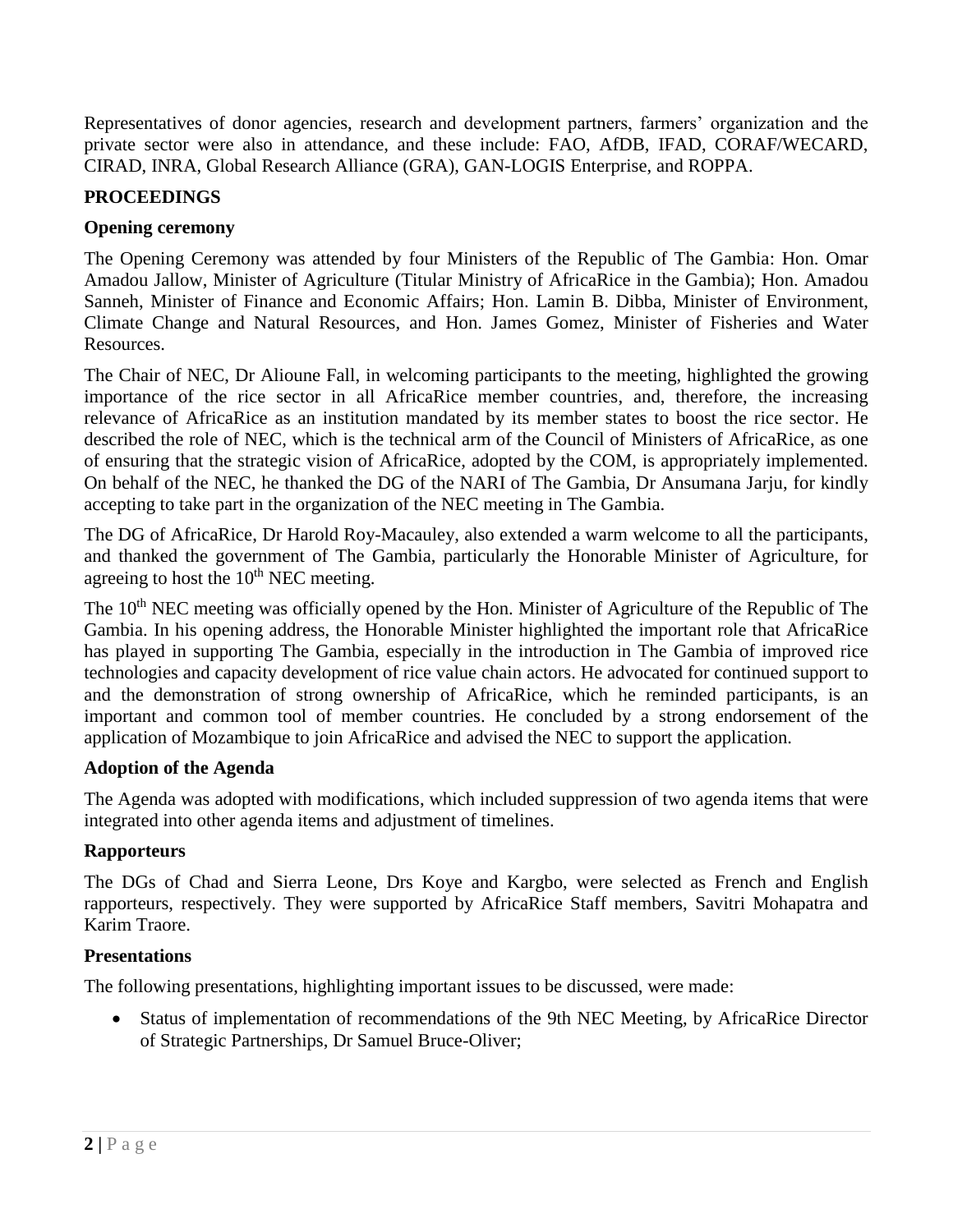- Activities and achievements of AfricaRice since the 30th Ordinary Session of the Council of Ministers of AfricaRice held in Kampala, Uganda, 22 – 23 August 2016, by the DG of AfricaRice, Dr Harold Roy-Macauley;
- Technologies for African Agricultural Transformation (TAAT) and plans to achieve rice selfsufficiency in Africa, by the AfDB Director of Agriculture and Agro-Industry, Dr Chiji Ojukwu;
- Continental investment plan for enhancing rice self-sufficiency in Africa (CIPRiSSA) by the Advisor to the DG of AfricaRice, Dr Marcel Nwalozie;
- Rice seed value chain and Public-Private Partnership model and plans for rice seed supplies, by AfricaRice Seed System Specialist, Dr Amadou Beye;
- New Capacity Development initiative of rice value chain actors and involvement of NARIs by AfricaRice Head of Capacity Development, Dr Khady Nani Drame

A statement was made by the IFAD Director for West Africa, Dr Ides de Villebois, on opportunities for AfricaRice and national programs that exist, in strengthening their collaboration with IFAD country projects.

# **Recommendations**

The discussions that ensued resulted in the  $10<sup>th</sup>$  NEC making a set of recommendations, which are geared towards improvement of the Center's performance. At the end, the meeting also passed two motions.

**1. Carry out strong advocacy to member state authorities for payment of annual membership dues and arrears**

In view of the precarious financial situation of AfricaRice, mainly due to decline in funding level, especially from the CGIAR, and in order to accelerate payment of annual membership dues and arrears, and to demonstrate ownership by member states, the NEC recommended that:

- (i) One of the resolutions of the COM meeting held in Kampala, Uganda, in August 2016, was that Management should prepare an advocacy tool for facilitating advocacy for payment of country contributions and arrears. AfricaRice management should transmit to the DGs of NARIs of members states country factsheets, which it is developing for every member country, and which comprise information on benefits derived by member countries from partnering with AfricaRice, in terms of knowledge products and services, funding of research and development activities, capacity development programs for research scientists as well as information on status of membership contribution. This document can be used by the DGs to lobby their respective government officials including titular Ministers and Ministers of Finance, to pay country contributions and arrears due to AfricaRice by 31 December 2017.
- (ii) AfricaRice and national partners should engage with farmers' organizations to assist in such advocacy efforts.

# **2. Integrate the activities of Africa-wide Rice Task Forces, Rice Sector Development Hubs and Innovation Platforms (rice impact infrastructure) into country investment projects**

Recognizing the need to increase the effectiveness and sustain the activities of the impact infrastructure put in place by AfricaRice, which helps the rice stakeholders to come together and generate, evaluate and scale out innovation along the rice value chain, and the opportunities that exist for this within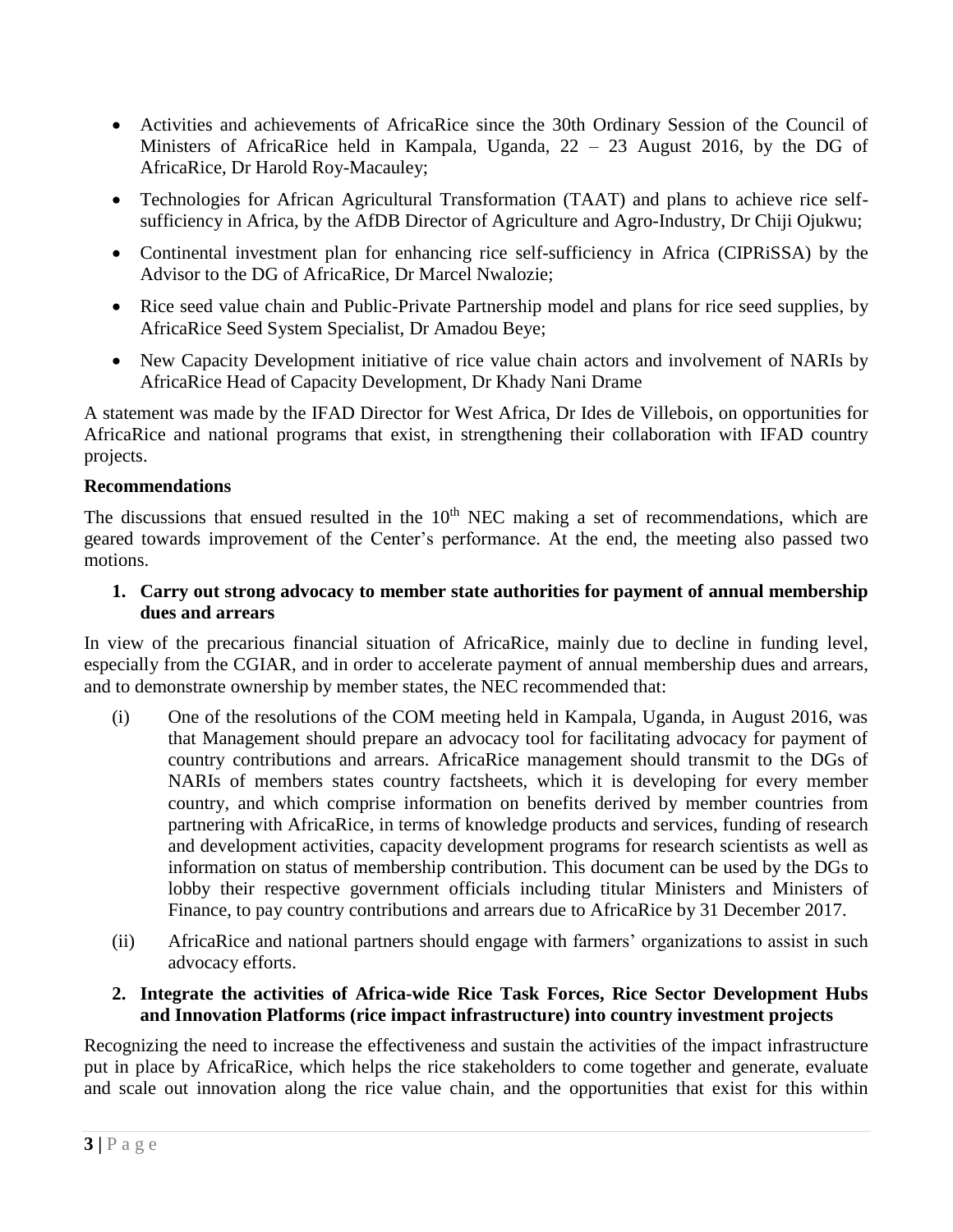country development projects, the NEC recommended that AfricaRice and their partners in member states should ensure that these important mechanisms be integrated into country investment projects.

### **3. Provide strong support to the implementation of the TAAT program and establishment of the continental investment plan on rice self-sufficiency in Africa (CIPRiSSA)**

The NEC affirmed the potential value of the following initiatives:

- (i) The African Development Bank-funded program on Technologies for African Agricultural Transformation (TAAT), which aims at enhancing the dissemination of scalable technologies in countries;
- (ii) CIPRiSSA, a policy support tool developed by AfricaRice and its national partners to provide information on priority areas for investment along the rice value chain, investment levels, the returns of investment, private sector involvement and policies, which are needed to assist African countries in achieving rice self-sufficiency by 2025, and reduce the prevailing huge import bills,

In cognizance of these, the NEC recommended that:

- (i) Member countries should be proactive in approaching the AfDB in order to benefit from the TAAT resources;
- (ii) Member countries should engage with AfricaRice and take ownership of CIPRiSSA in order to reach their rice self-sufficiency objectives by 2025;
- (iii) Member countries, with the support of AfricaRice, should express their interest to development partners and donors for supporting the implementation of these two initiatives.

#### **4. Provide strong support to member states to enhance the performance of the rice seed value chain**

The resourcing of quality seed in sufficient quantities continues to be a major bottleneck for countries. The NEC recommended that:

- (i) AfricaRice should sensitize member countries on the public-private partnerships model presented at the  $10<sup>th</sup>$  NEC meeting and should encourage each country to test the model for its suitability to specific conditions of each country;
- (ii) AfricaRice should provide technical support to member countries for making the rice seed value chain more efficient, effective, and sustainable;
- (iii) AfricaRice in partnership with national and regional institutions including the National Centers of Specialization (NCS) and Regional Centers of Excellence (RCE) on rice, established within the framework of the World Bank and COFAF/WECARD facilitated and coordinated West Africa Agricultural Productivity Program (WAAPP), should jointly strengthen their efforts to encourage harmony and synergy among the various players in the rice seed value chain.

#### **5. Provide support in enhancing capacity development of rice value chain actors in member states**

In view of the urgent need to pursue enhancing capacity development of rice value chain actors, the NEC recommended that AfricaRice and its national partners should:

(i) Explore integrating capacity development activities within country investment programs;